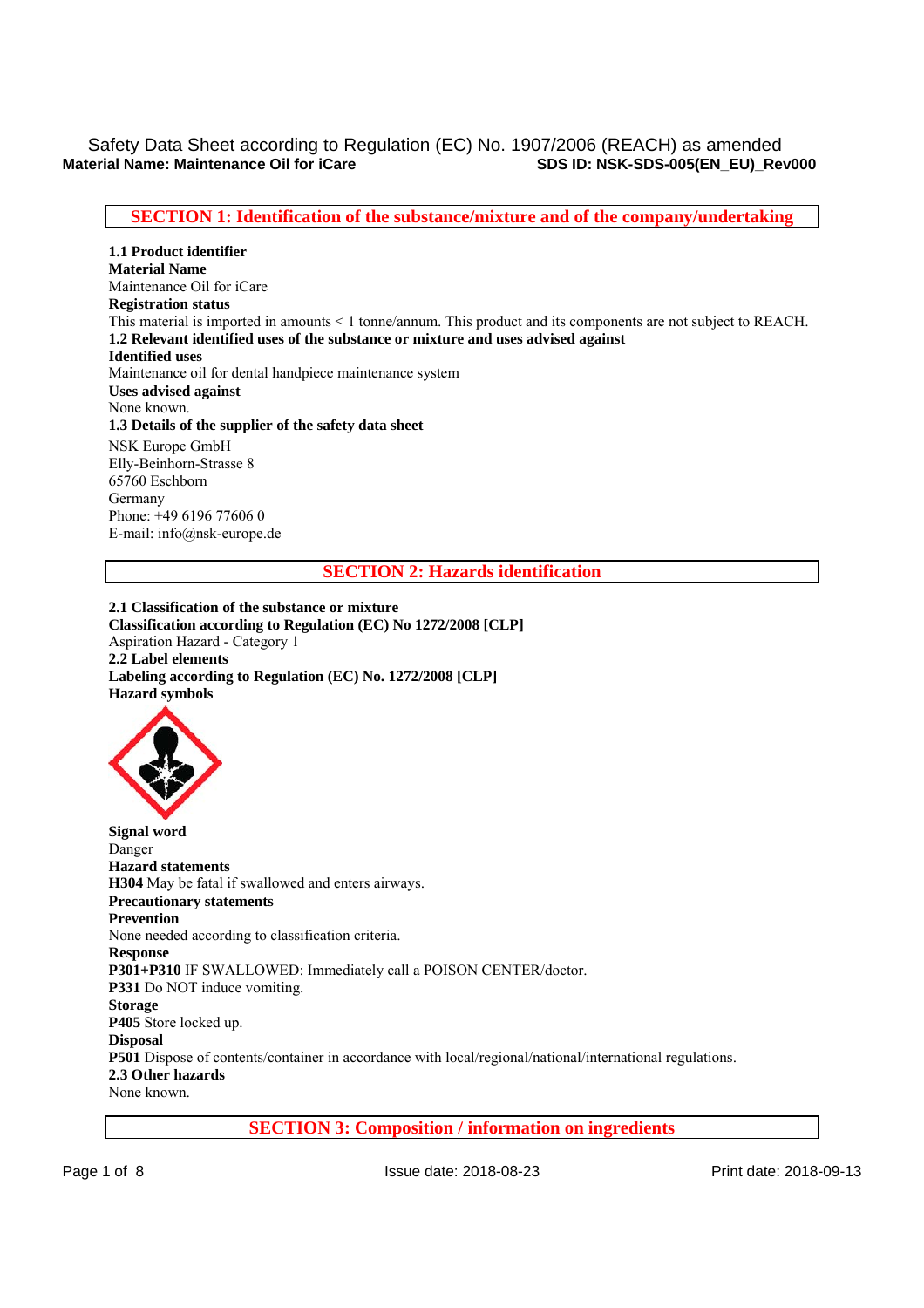## **3.1 SUBSTANCES**

| <b>CAS</b><br>EC No<br><b>Registration No</b> | <b>Component Name</b><br><b>Synonyms</b> | 1272/2008 (CLP)                        | Percent |  |
|-----------------------------------------------|------------------------------------------|----------------------------------------|---------|--|
| 8042-47-5<br>232-455-8<br>--                  | White mineral oil, petroleum             | Self-Classified:<br>Asp. Tox. 1 - H304 | >99.99  |  |

Full text of H- and EUH-statements: see section 16.

# **SECTION 4: First aid measures**

## **4.1 Description of first aid measures**

#### **Inhalation**

Remove person to fresh air and keep comfortable for breathing. If breathing is difficult, oxygen should be administered by qualified personnel. Call a POISON CENTER or doctor/physician.

#### **Skin**

Wash with plenty of soap and water. Take off immediately all contaminated clothing and wash it before reuse. If skin irritation occurs: Get medical advice/attention.

#### **Eyes**

Rinse cautiously with water for several minutes. Remove contact lenses, if present and easy to do. Continue rinsing. **Ingestion** 

Rinse mouth. Do not induce vomiting. Immediately call a POISON CENTER or doctor/physician.

#### **4.2 Most Important Symptoms/Effects**

# **Acute**

May be fatal if swallowed and enters airways.

**Delayed** 

No adverse effects expected.

**4.3 Indication of Immediate Medical Attention and Special Treatment** 

No information on significant adverse effects.

# **Note to Physicians**

Treat symptomatically and supportively.

**SECTION 5: Firefighting measures** 

# **5.1 Extinguishing media**

**Suitable extinguishing media** 

Spray agent, foam, powder, carbon dioxide

**Unsuitable Extinguishing Media** 

Do not use high-pressure water streams.

#### **5.2 Special hazards arising from the substance or mixture**

Irritating and toxic gases or fumes may be released during a fire.

# **Combustion**

oxides of carbon

# **5.3 Advice for firefighters**

Move container from fire area if it can be done without risk. Keep unnecessary people away, isolate hazard area and deny entry. Cool containers with flooding quantities of water until well after fire is out. Small fires: Fire extinguisher requirements: powder, or carbon dioxide. Large fires: Use foam to block the air for extinction. Prevent entry into sewers, drains, ditches, underground or confined spaces and waterways. Avoid inhalation of material or combustion by-products.

## **Protective Equipment and Precautions for Firefighters**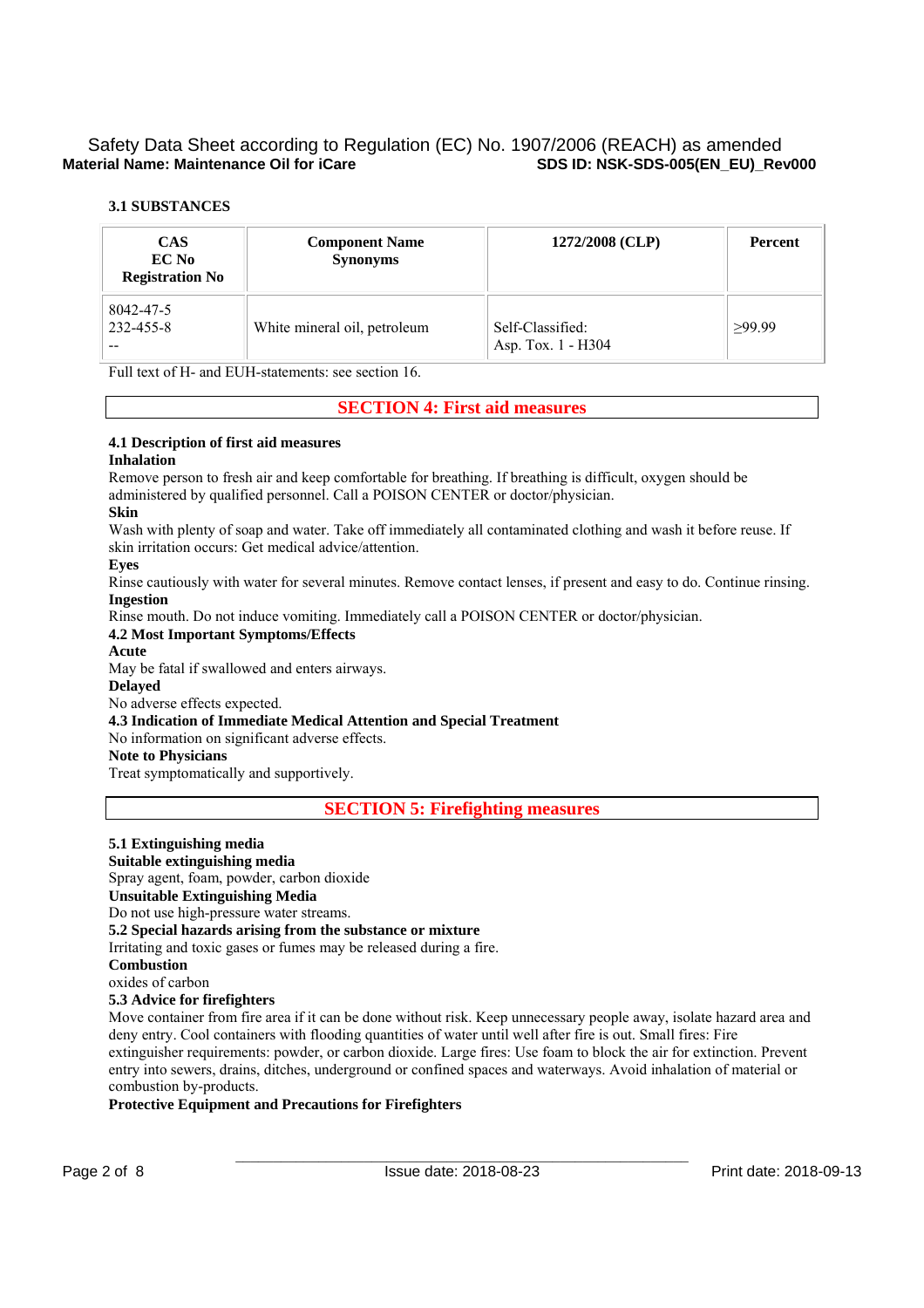# Safety Data Sheet according to Regulation (EC) No. 1907/2006 (REACH) as amended<br>sps ID: NSK-SDS-005(EN EU) Rev000 **Material Name: Maintenance Oil for iCare**

Wear full protective fire fighting gear including self contained breathing apparatus (SCBA) for protection against possible exposure.

# **SECTION 6: Accidental release measures**

#### **6.1 Personal precautions, protective equipment and emergency procedures**

Wear personal protective clothing and equipment, see Section 8.

#### **6.2 Environmental precautions**

Avoid release to the environment.

#### **6.3 Methods and Materials for Containment and Cleaning Up**

Stop leak if possible without personal risk. Keep unnecessary people away, isolate hazard area and deny entry. Small spills: Absorb with sand or other non-combustible material. Collect spilled material in appropriate container for disposal. Large spills: Dike for later disposal. Keep unnecessary people away, isolate hazard area and deny entry. Stay upwind and keep out of low areas.

#### **6.4 Reference to other sections**

See Section 7 for Handling and Storage. See Section 8 for Personal Protective Equipment. See Section 13 for Disposal Guidance.

# **SECTION 7: Handling and storage**

#### **7.1 Precautions for safe handling**

Do not breath vapor or mist. Do not get in eyes, on skin, or on clothing. Do not put in mouth. Keep away from heat, sparks and flame. Do not eat, drink, or smoke when using this product. Wear protective gloves/protective clothing/eye protection/face protection. Wash thoroughly after handling.

# **7.2 Conditions for safe storage, including any incompatibilities**

# Store locked up.

Further information on storage conditions: Storage and handle in accordance with all current regulations and standards. Store in a well-ventilated place. Keep away from incompatible materials. Packaging materials: Store in metal containers, glass Container -. Avoid use of plastic containers.

## **Incompatible Materials**

strong oxidizing agents, halogens, strong acids, alkali

# **7.3 Specific end use(s)**

Maintenance oil for dental handpiece maintenance system

## **SECTION 8: Exposure controls/personal protection**

#### **8.1 Control parameters**

#### **Component Exposure Limits**

| White mineral oil,<br>petroleum | 8042-47-5                                                                                                                                                  |
|---------------------------------|------------------------------------------------------------------------------------------------------------------------------------------------------------|
| Germany (TRGS):                 | 5 mg/m3 TWA AGW (The risk of damage to the embryo or fetus can be excluded when<br>AGW and BGW values are observed ) respirable fraction exposure factor 4 |
| Germany (DFG):                  | 5 mg/m3 TWA MAK respirable fraction                                                                                                                        |
|                                 | 20 mg/m3 Peak (respirable fraction)                                                                                                                        |
| Latvia                          | $5 \text{ mg/m}3 \text{ TWA}$                                                                                                                              |
| Switzerland:                    | 5 mg/m3 TWA [MAK]                                                                                                                                          |

## **Component Biological Exposure Limits**

None of this product's components are on the list.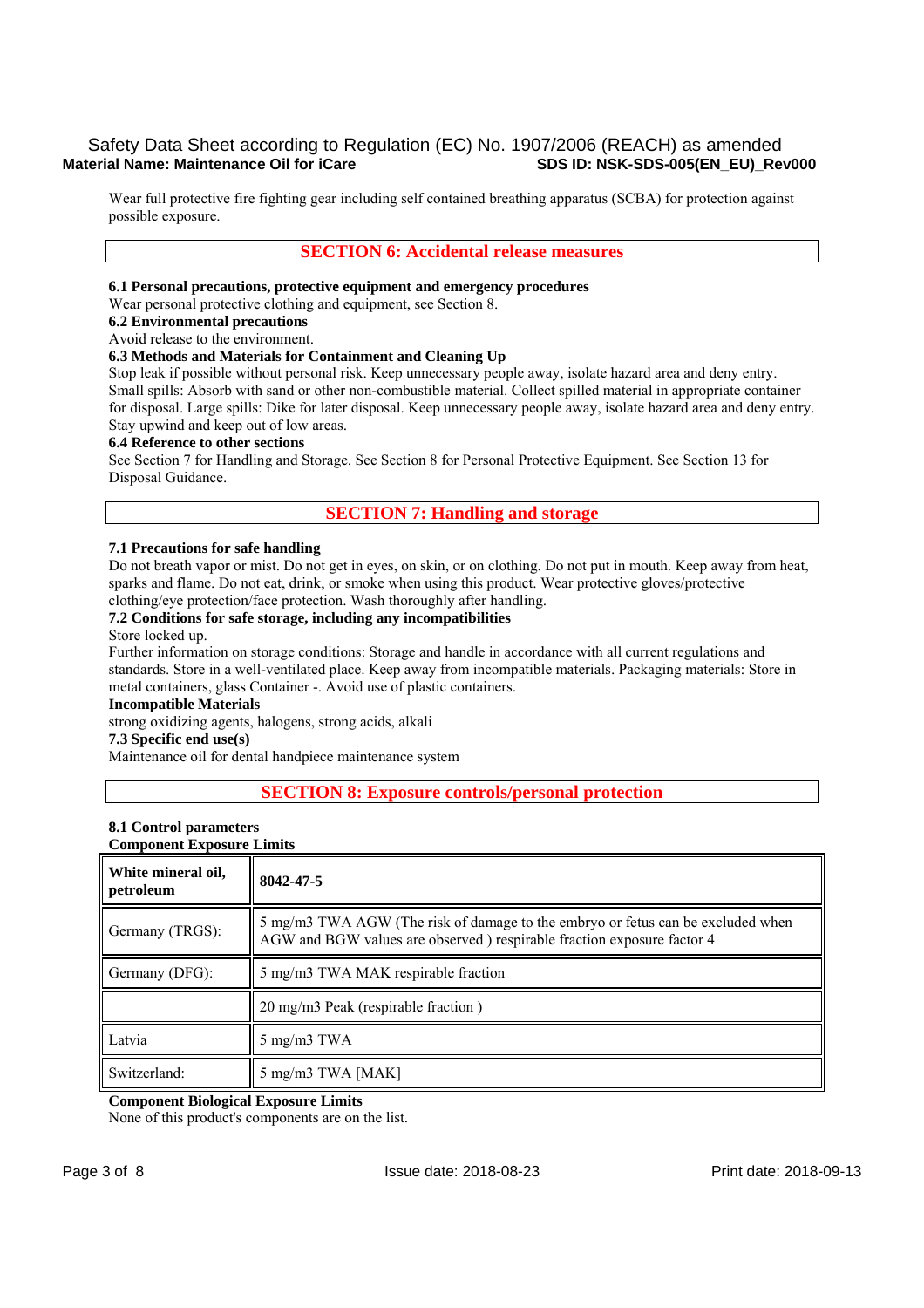**Derived No Effect Levels (DNELs)**  No DNELs available. **Predicted No Effect Concentrations (PNECs)**  No PNECs available. **8.2 Exposure Controls Engineering controls**  Provide local exhaust or process enclosure ventilation system. Ensure compliance with applicable exposure limits. **Eye/face protection**  Wear safety goggles with a faceshield (EN 166). **Skin Protection**  Wear chemical resistant protective clothing (EN ISO 6529). **Respiratory Protection**  If airborne contaminant levels exceed recommended exposure limits, use CEN/EN Standard applicable respiratory protection appropriate for employee exposure levels. Consult with a health and safety professional for specific respirators appropriate for your use. **Glove Recommendations**  Wear appropriate chemical resistant gloves (EN 374).

**Environmental exposure controls**  Avoid release to the environment.

# **SECTION 9: Physical and chemical properties**

# **9.1 Information on basic physical and chemical properties**

| Appearance                                    | Clear colorless<br>liquid | <b>Physical State</b>                      | liquid                             |  |
|-----------------------------------------------|---------------------------|--------------------------------------------|------------------------------------|--|
| Odor                                          | odorless                  | Color                                      | clear colorless                    |  |
| <b>Odor Threshold</b>                         | Not available             | pH                                         | Not available                      |  |
| <b>Melting Point</b>                          | Not available             | <b>Boiling Point</b>                       | Not available                      |  |
| <b>Boiling Point Range</b>                    | Not available             | <b>Freezing point</b>                      | Not available                      |  |
| <b>Evaporation Rate</b>                       | Not available             | Flammability (solid, gas)                  | combustible                        |  |
| <b>Autoignition</b><br><b>Temperature</b>     | $260 - 371$ °C            | <b>Flash Point</b>                         | $\geq$ 176 °C (COC)                |  |
| Not available<br><b>Lower Explosive Limit</b> |                           | <b>Decomposition temperature</b>           | Not available                      |  |
| <b>Upper Explosive Limit</b>                  | Not available             | <b>Vapor Pressure</b>                      | 3 x 10-3 Pa $@$ 50 °C              |  |
| Vapor Density (air=1)                         | Not available             | <b>Specific Gravity (water=1)</b>          | 0.845 at 20 °C                     |  |
| <b>Water Solubility</b>                       | Not soluble $(20 °C)$     | Partition coefficient: n-<br>octanol/water | log Pow > 6                        |  |
| <b>Viscosity</b>                              | Not available             | <b>Kinematic viscosity</b>                 | 13.6 mm2/s 37.8 °C                 |  |
| <b>Solubility (Other)</b>                     | Not available             | <b>Density</b>                             | $0.847$ g/cm3 at<br>$15^{\circ}$ C |  |
| <b>Physical Form</b>                          | Oil                       | <b>Molecular Weight</b>                    | Not available                      |  |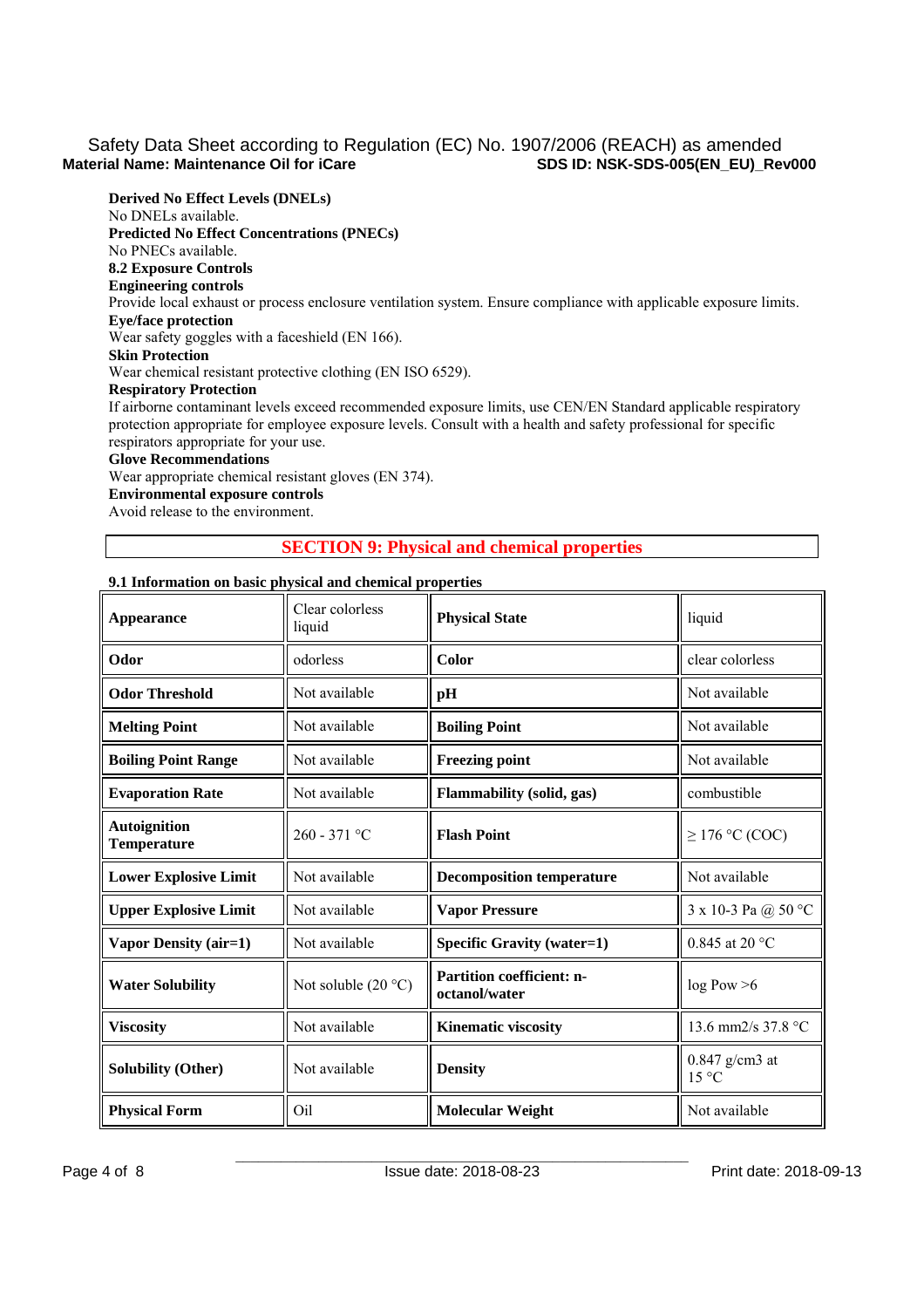## **9.2 Other information**

No additional information available for the product.

**SECTION 10: Stability and reactivity** 

#### **10.1 Reactivity**

No reactivity hazard is expected. **10.2 Chemical stability**  Stable under normal conditions of use. **10.3 Possibility of hazardous reactions**  Hazardous polymerization will not occur. **10.4 Conditions to avoid**  Avoid heat, flames, sparks and other sources of ignition. Avoid contact with incompatible materials. **10.5 Incompatible materials**  strong oxidizing agents, halogens, alkali, strong acids **10.6 Hazardous decomposition products**  oxides of carbon

**SECTION 11: Toxicological information** 

**11.1 Information on toxicological effects Component Analysis - LD50/LC50**  The components of this material have been reviewed in various sources and the following selected endpoints are published: **White mineral oil, petroleum (8042-47-5)** Oral LD50 Rat >5000 mg/kg **Product Toxicity Data Acute Toxicity Estimate**  Oral  $\vert$  > 2000 mg/kg **Irritation/Corrosivity Data**  No information available for product. **Respiratory Sensitization**  No information available for product. **Dermal Sensitization**  No information available for the product. **Germ Cell Mutagenicity**  No information available for the product. **Tumorigenic Data**  No information available for the product. **Component Carcinogenicity**  None of this product's components are listed by IARC or DFG. **Toxicity for reproduction**  No information available for the product. **Specific Target Organ Toxicity - Single Exposure**  No target organs identified. **Specific Target Organ Toxicity - Repeated Exposure**  No target organs identified. **Aspiration hazard**  May be fatal if swallowed and enters airways.

**SECTION 12: Ecological information** 

# **12.1 Toxicity**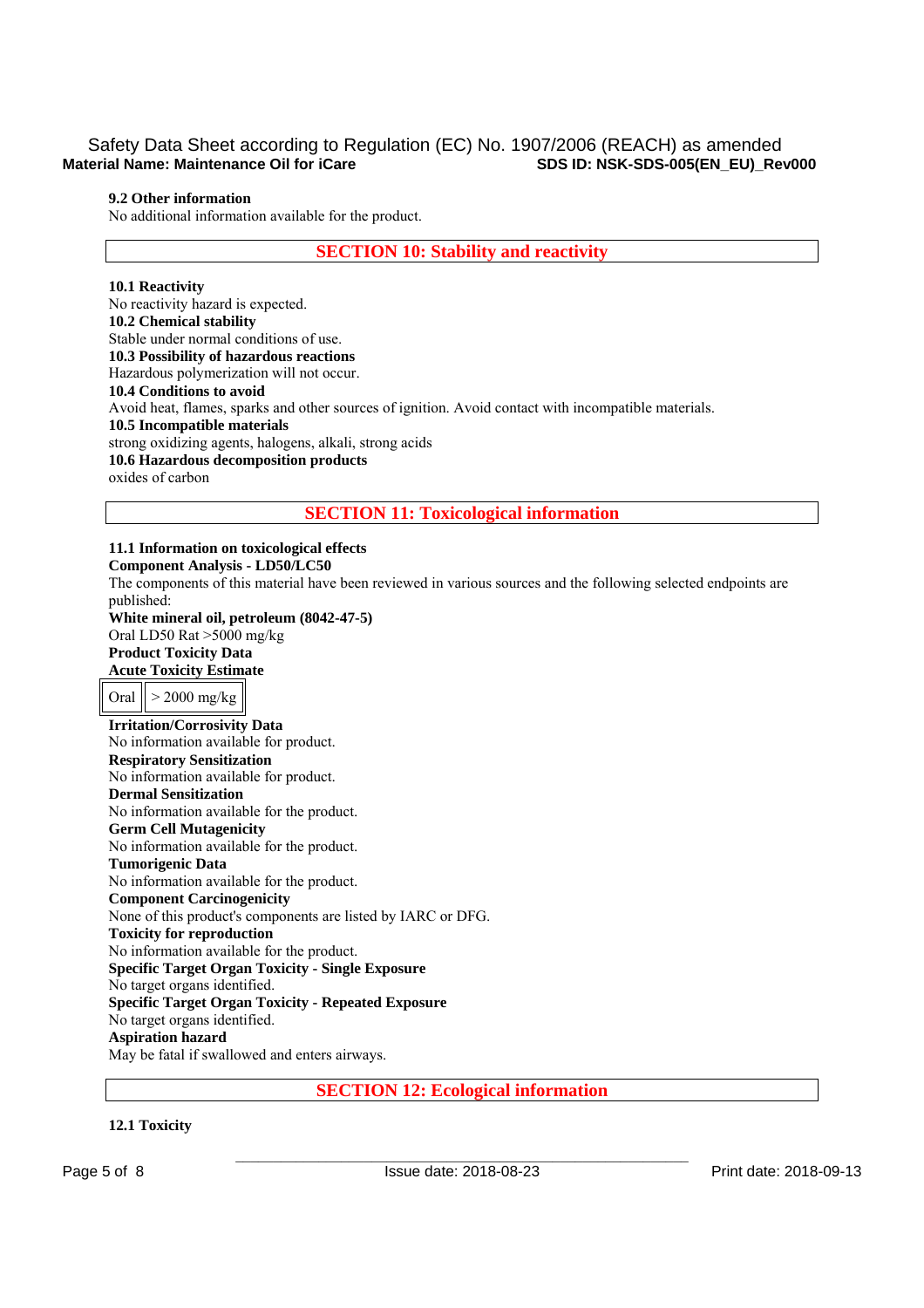# Safety Data Sheet according to Regulation (EC) No. 1907/2006 (REACH) as amended<br>sps ID: NSK-SDS-005(EN\_EU)\_Rev000 **Material Name: Maintenance Oil for iCare**

# **Component Analysis - Aquatic Toxicity**

| White mineral oil, petroleum            | 8042-47-5                                  |  |  |  |  |  |  |
|-----------------------------------------|--------------------------------------------|--|--|--|--|--|--|
| Fish:                                   | LC50 96 h Lepomis macrochirus > 10000 mg/L |  |  |  |  |  |  |
| 12.2 Persistence and degradability      |                                            |  |  |  |  |  |  |
| No information available for product.   |                                            |  |  |  |  |  |  |
| 12.3 Bioaccumulative potential          |                                            |  |  |  |  |  |  |
| No information available for product.   |                                            |  |  |  |  |  |  |
| 12.4 Mobility in soil                   |                                            |  |  |  |  |  |  |
| No information available for product.   |                                            |  |  |  |  |  |  |
| 12.5 Results of PBT and vPvB assessment |                                            |  |  |  |  |  |  |
|                                         | No information available for product.      |  |  |  |  |  |  |
| 12.6 Other adverse effects              |                                            |  |  |  |  |  |  |

No additional information available for the product.

# **SECTION 13: Disposal considerations**

#### **13.1 Waste treatment methods**

Dispose of waste in accordance with Directive 2008/98/EC, covering waste and dangerous waste.

Waste codes/waste designations according to LoW. EWC-code: 13 02 08\*.

Prevent entry into sewers, drains, ditches, underground or confined spaces and waterways.

Since emptied containers retain material residue, follow safe handling/label warnings even after container is emptied. Dispose of solid waste/container in accordance with local/state/national/international regulations.

# **SECTION 14: Transport information**

|      |                                                                          | <b>ADR</b>              | <b>RID</b>              | <b>ICAO</b>             | <b>IATA</b>             | <b>ADN</b>              | <b>IMDG</b>             |
|------|--------------------------------------------------------------------------|-------------------------|-------------------------|-------------------------|-------------------------|-------------------------|-------------------------|
| 14.1 | <b>UN</b> Number                                                         | <b>Not</b><br>regulated | <b>Not</b><br>regulated | <b>Not</b><br>regulated | <b>Not</b><br>regulated | <b>Not</b><br>regulated | <b>Not</b><br>regulated |
| 14.2 | UN Proper Shipping Name                                                  | --                      |                         |                         |                         |                         |                         |
| 14.3 | Transport Hazard Class(es)                                               | --                      |                         |                         |                         |                         | --                      |
| 14.4 | Packing Group                                                            | --                      |                         | --                      |                         |                         | --                      |
| 14.5 | <b>Environmental Hazards</b>                                             |                         |                         |                         |                         |                         | --                      |
| 14.6 | Special Precautions For User                                             | --                      |                         |                         |                         |                         |                         |
| 14.7 | Transport in Bulk According<br>to Annex II of MARPOL and<br>the IBC Code |                         |                         |                         |                         |                         |                         |
| 14.8 | Further information                                                      |                         |                         |                         |                         |                         |                         |

## **International Bulk Chemical Code**

This material does not contain any chemicals required by the IBC Code to be identified as dangerous chemicals in bulk.

# **SECTION 15: Regulatory information**

## **15.1 Safety, health and environmental regulations/legislation specific for the substance or mixture**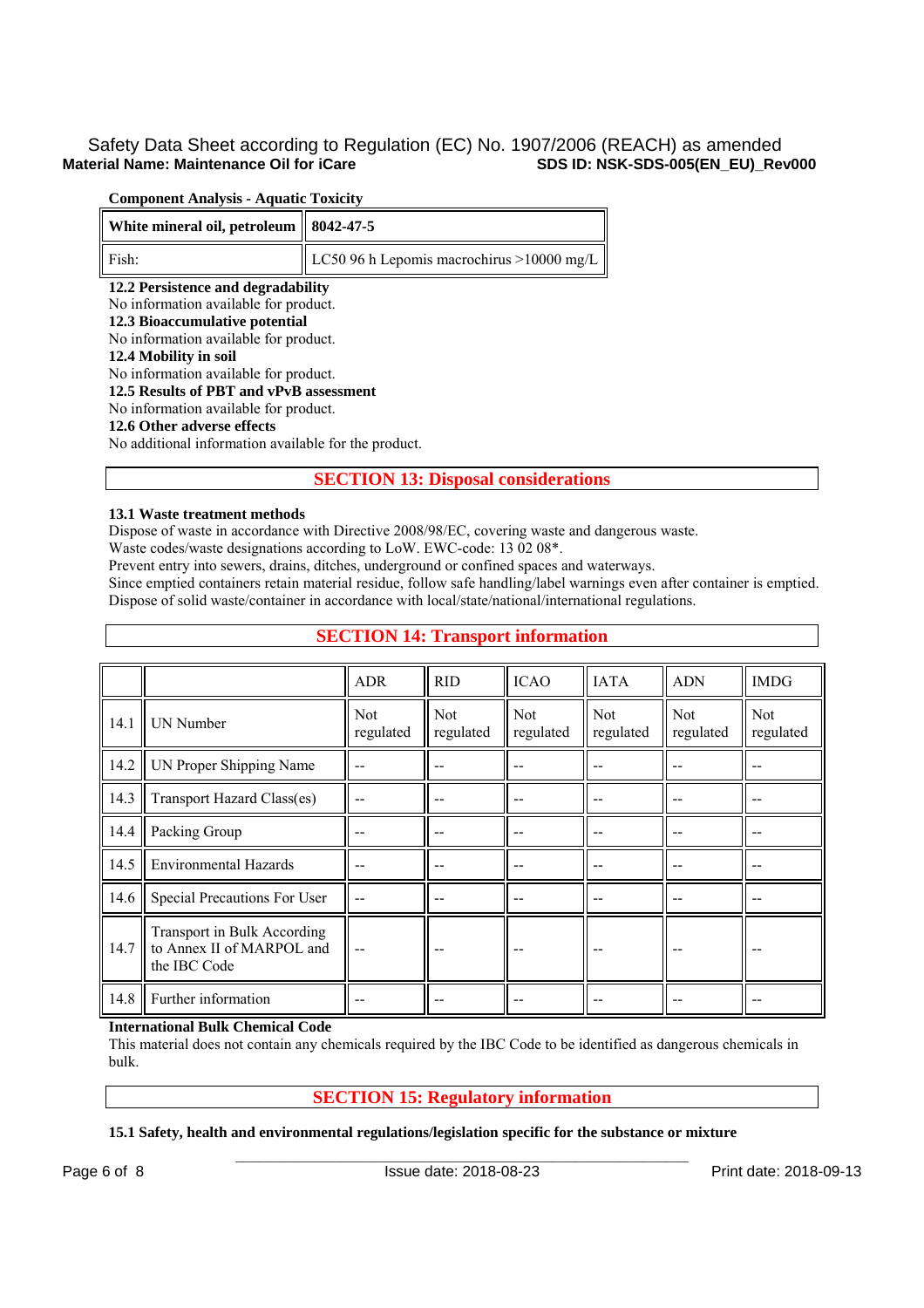# Safety Data Sheet according to Regulation (EC) No. 1907/2006 (REACH) as amended<br>SDS ID: NSK-SDS-005(EN EU) Rev000 **Material Name: Maintenance Oil for iCare**

**REACH Candidate List of Substances of Very High Concern (SVHC) for Authorization (Article 59(1)) - Reg. (EU) No. 1907/2006** 

No components of this material are listed.

**EU - REACH (1907/2006) - Annex XVII Restrictions of Certain Dangerous Substances, Mixtures and Articles**  No components of this material are listed.

**EU - Substances Depleting the Ozone layer (1005/2009)** 

No components of this material are listed.

**EU - Persistent Organic Pollutants (850/2004)** 

No components of this material are listed.

**EU - Export and Import Restrictions (689/2008) - Chemicals and Articles Subject to Export Ban** 

No components of this material are listed.

**EU - Seveso III Directive (2012/18/EU) - Qualifying Quantities of Dangerous Substances** 

No components of this material are listed.

**EU - Plant Protection Products (1107/2009/EC)** 

| White<br>mineral oil,<br>petroleum | 8042-47-5                                                                                                                                                                                                                                                                                                                                                                                                                                                                                                                                                                                                                                                                                         |
|------------------------------------|---------------------------------------------------------------------------------------------------------------------------------------------------------------------------------------------------------------------------------------------------------------------------------------------------------------------------------------------------------------------------------------------------------------------------------------------------------------------------------------------------------------------------------------------------------------------------------------------------------------------------------------------------------------------------------------------------|
| Active<br><b>Substances</b>        | Only uses as insecticide and acaricide may be authorised (important details in Commission<br>Implementing Regulation 2017/555/EU ); Conditions of use shall include, where appropriate, risk<br>mitigation measures (important details in Commission Implementing Regulation 2017/555/EU);<br>Member States concerned shall request - the submission of the specification of the technical<br>material as commercially manufactured to verify the compliance with purity criteria of European<br>Pharmacopoeia. 6.0. They shall ensure that the notifiers provides such information to the<br>Commission by 30 June 2010 (important details in Commission Implementing Regulation<br>2017/555/EU) |

**EU - Biocides (528/2012/EU)** 

No components of this material are listed.

**EU – Water Framework Directive (2000/60/EC)** 

No components of this material are listed.

**EU - Limitation of Emissions of Volatile Organic Compounds Due to the Use of Organic Solvents in Certain Activities and Installations (1999/13/EC)** 

No components of this material are listed.

**EU - Detergent Regulation (648/2004/EC)** 

No components of this material are listed.

**Germany Regulations** 

**Germany Water Classification - Product** 

hazard class 1 - low hazard to waters

**Germany Water Classification - Component** 

**White mineral oil, petroleum (8042-47-5)**

ID Number 434 , hazard class 1 - low hazard to waters

### **Denmark Regulations**

No components of this material are listed.

**Component Analysis - Inventory** 

# **White mineral oil, petroleum (8042-47-5)**

|  |  |                                                                                                                                 |  |                | $\begin{array}{c} \begin{array}{c} \begin{bmatrix} \begin{bmatrix} \begin{bmatrix} \begin{bmatrix} \begin{bmatrix} \begin{bmatrix} \begin{bmatrix} \begin{bmatrix} \begin{bmatrix} \begin{bmatrix} \begin{bmatrix} \end{bmatrix} \end{bmatrix} \end{bmatrix} \end{bmatrix} \end{bmatrix} \end{bmatrix} \end{bmatrix} \end{array} \end{bmatrix} \end{array} \end{array} \end{array} \begin{array}{c} \begin{bmatrix} \begin{bmatrix} \begin{bmatrix} \begin{bmatrix} \begin{bmatrix} \begin{bmatrix} \begin{bmatrix} \begin{bmatrix} \end{bmatrix} \end{bmatrix} \end{bmatrix$ |  |                                                                                 |  |
|--|--|---------------------------------------------------------------------------------------------------------------------------------|--|----------------|-------------------------------------------------------------------------------------------------------------------------------------------------------------------------------------------------------------------------------------------------------------------------------------------------------------------------------------------------------------------------------------------------------------------------------------------------------------------------------------------------------------------------------------------------------------------------------|--|---------------------------------------------------------------------------------|--|
|  |  | $\parallel$ Yes $\parallel$ DSL $\parallel$ EIN $\parallel$ Yes $\parallel$ Yes $\parallel$ Yes $\parallel$ Yes $\parallel$ Yes |  | $\parallel$ No | $\parallel$ No                                                                                                                                                                                                                                                                                                                                                                                                                                                                                                                                                                |  | $\parallel$ Yes $\parallel$ Yes $\parallel$ Yes $\parallel$ Yes $\parallel$ Yes |  |

**15.2 Chemical Safety Assessment**